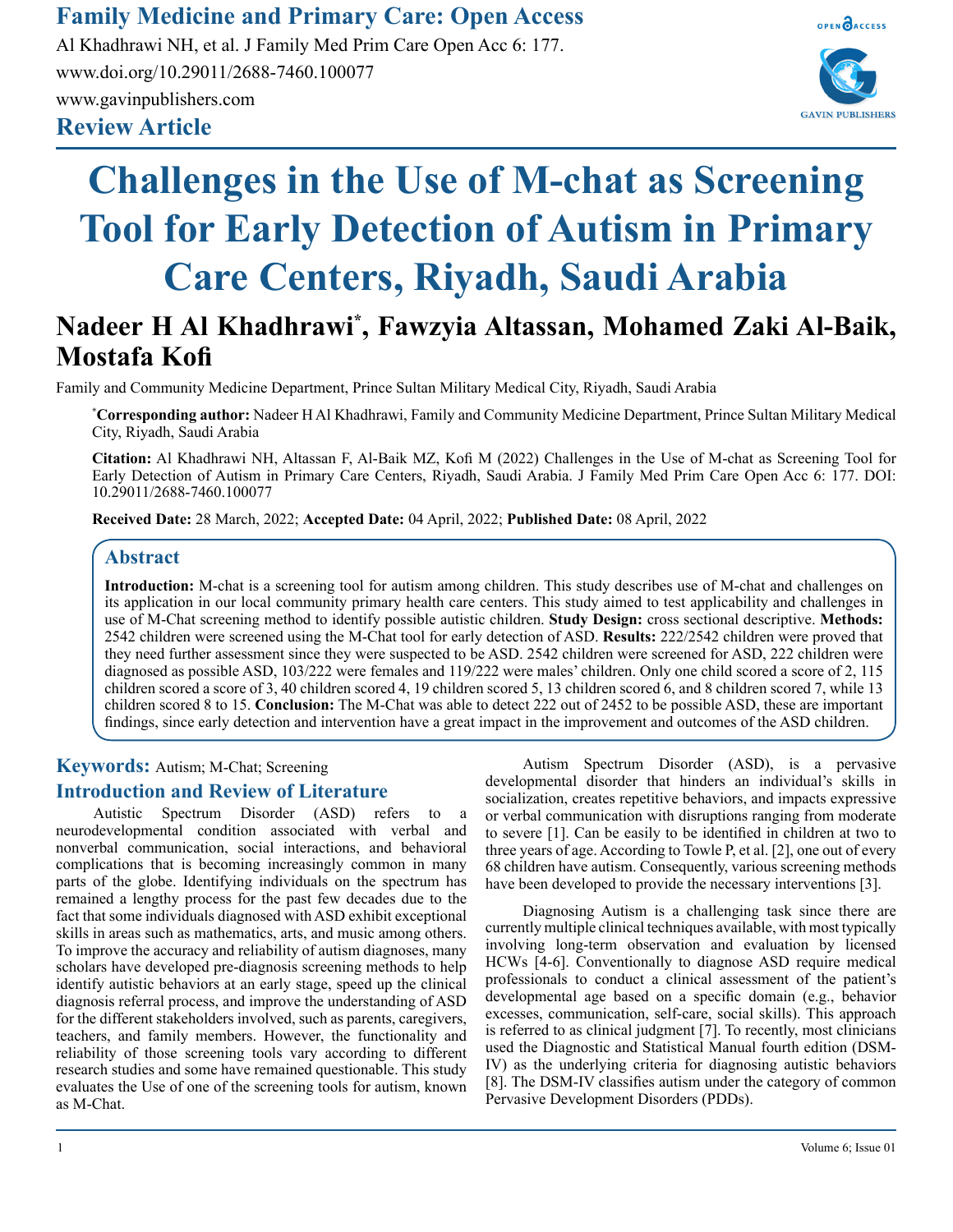The most popular clinical methods to assess individuals with ASD include Autism Diagnostic Interview-Revised (ADI-R), Autism Diagnostic Observation Schedule (ADOS), Childhood Autism Rating Scale (CARS), Joseph Picture self-concept scale, and the social responsiveness scale [9-12]. These are clinical methods used for formal ASD diagnosis and treatment planning [13]. The techniques, like ADI-R and ADOS, have been clinically proven to be effective instruments in differentiating autism from other related developmental disorders, and having adequate validity and sensitivity [14]. Unfortunately, because time consuming, having long questionnaires and scoring methods, and requiring licensed HCWs to administer them [15-18].

Apart from clinical diagnostic methods, there are selfadministered screening instruments developed by different neuroscientists and psychologists in the autism and healthcare arena. The tools, such as Autism Spectrum Quotient (AQ), Childhood Asperger Syndrome Test (CAST), and the Modified Checklist for Autism in Toddlers (M-CHAT), which are discussed in later sections, often consist of large sets of items for discriminating the autistic behaviors from all other types of PDDs [19-21]. Most of these tools have been developed based on Clinical Judgment methods, and have been able to present more accessible ways for users to undergo an ASD screening. Nevertheless, screening tools are not considered diagnosis methods for ASD since many of them lack the presence of a licensed clinician as well as the necessary clinical environment. In addition, the majority of these screening tools do not fully align with the new criteria for ASD developed under the DSM-5. Therefore, the need for revised methods that adhere to the standards of the DSM-5 have arisen.

There have been many studies in applied behavioral sciences that have investigated the efficiency and effectiveness in clinical environments of ASD diagnosis techniques [22-25]. However, limited studies have been carried out to identify the performance of ASD screening methods and to evaluate their merits and issues [2,26-28]. For instance, [26], reviewed common screening methods related to autism and only compared their performance with regard to specificity and sensitivity. A small number of details about the screening methods were provided, and important aspects such as DSM-5 fulfilment, the methods' popularity, and their target audience were omitted. Zwaigenbaum L, et al. [27] reviewed early screening methods for toddlers without covering other important aspects relating to adolescents, children, and adults. They indicated that early identification of ASD traits in toddlers, 18-24 months of age, is consistent with the recommendations of the American Academy of Pediatrics. Another similar review of ASD tools for infants was conducted by Towle P, et al. [2], and showed that a two-level screening can help improve the reliability of the process. Stewart LA, et al. [28] conducted a systematic review of common diagnosis methods of ASD in low and middle-income countries. They revealed that because of the limited clinical resources in low-income countries, screening methods are more effective in discovering autistic traits. However, clinical diagnosis methods seem more widely utilized in middle and high-income countries.

The Q-CHAT, one of the oldest methods of screening for autism, was developed by Baron-Cohen S, et al. [29], as an efficient quantitative checklist to be administered by medical professionals coinciding with a report submitted by the child's parents based on observations of the child's behavior. The earliest version of Q-CHAT was used to detect autism in toddlers aged between 18 and 24 months only. A screening study carried out to test the validity of Q-CHAT, based on 16,235 toddlers, revealed that the sensitivity of Q-CHAT's initial version was as low as 38%. The M-CHAT, a modified version, was thus introduced by Robins DL, et al. [19] to enhance the sensitivity of the original CHAT method. A similar screening study was conducted for M-CHAT, and it was discovered that it had higher sensitivity and specificity on the referred sample population despite those of the M-CHAT method on the over-all population remained in question. However, both the CHAT and M-CHAT consisted of over 20 Likert Scale-type questions that needed to be completed in order to assist healthcare specialists in differentiating actual cases from the controls for further referrals.

#### **Methods**

This study aimed to test applicability and challenges in use of M-Chat screening method to identify possible autistic children.

**Study Design:** cross sectional descriptive

**Study Duration:** 6 months

**Study Setting:** primary health care centers, well baby clinics, Alwezarat PHC

#### **Sampling Technique**

Target Population/Sample Size: all children attending the Well baby clinic will be included in a duration of one month. 1300 children are expected to be included as, it is the average of wellbaby clinic attendees every month.

**Inclusion Criteria:** all children at age 18 months - 36 months old are eligible.

**Exclusion Criteria:** children out of this age group were excluded

**Data Collection/Data Source:** use of M-chat format

#### **Statistical Analysis**

Statistical analyses will be performed using SPSS, version 18.0. Descriptive statistics will be computed for patients with different parameters, health status, virtual clinic usage and perception, of virtual care and virtual clinics versus regular clinics, As well as chi-square test will be used to determine the correlation between usage of patient for virtual compared to regular clinics and other studied variables. P value of  $\leq 0.05$  will be considered statistically significant and 95% confidence intervals will be calculated

#### **Ethical Considerations**

1. The participant has the right to refuse participation without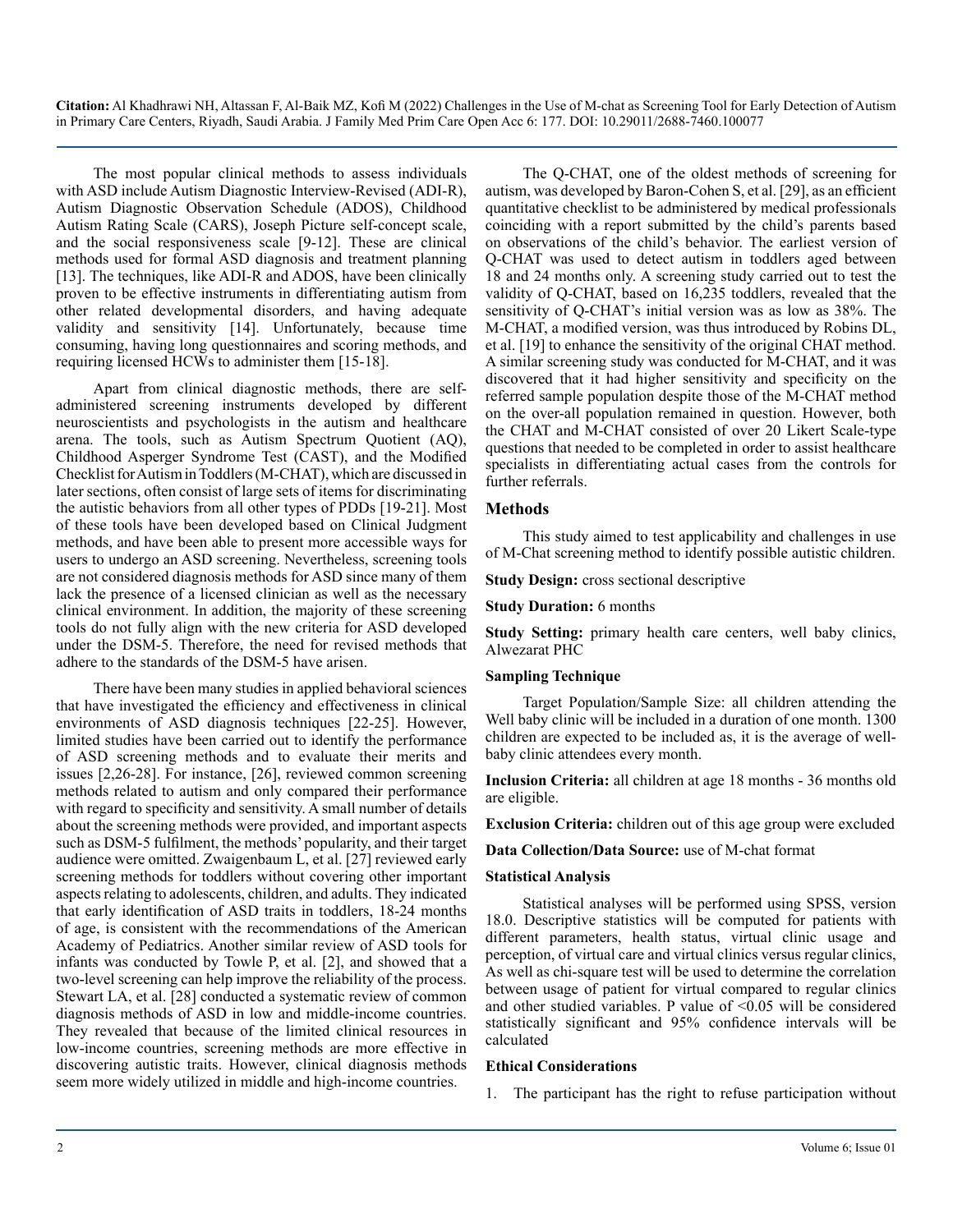any harmful sign and has the right to stop filling questionnaire any time and withdraw from study.

- 2. The participant must be informed that filling the questionnaire consider as consent form, by ticking on yes, I agree button on the first page of questionnaire.
- 3. The participant will be explained what the research about.
- 4. All information will be confidentially and used only for this research anonymity.
- 5. The participant has the right to contact a researcher.
- 6. The participant must be informed that his consent or refusal will not affect access to health services.

MSD-IRB Approval is taken prior to start the study. Additional to the approval from PSMMC also taken prior to start the study.

**IRB APPROVAL:** On the recommendation of the board of review in the ethical aspects of the proposal, Institutional Review Board (IRB) HP-01-R079 approved and grant permission to conduct research protocol has been documented under:

IRB Approval No Date: 1508; 14 April 2021

#### **Results**

2542 children were screened for ASD, 222 children were diagnosed as possible ASD, 103/222 were females and 119/222 were males' children. Only one child scored a score of 2,115 children scored a score of 3, 40 children scored 4, 19 children scored 5, 13 children scored 6, 8 children scored 7, while 13 children scored 8 to 15.

## **Conclusion**

The M-Chat was able to detect 222 out of 2452 to be possible ASD, this are important since early detection and intervention greatly impact the improvement and outcome of the ASD children.

## **References**

- **1.** [Pennington M, Cullinan D, Southern L \(2014\) Defining autism:](https://pubmed.ncbi.nlm.nih.gov/24987527/)  [Variability in state education agency definitions of and evaluations for](https://pubmed.ncbi.nlm.nih.gov/24987527/)  [Autism Spectrum Disorders. Autism Res Treat 2014: 327271.](https://pubmed.ncbi.nlm.nih.gov/24987527/)
- **2.** [Towle P, Patrick P \(2016\) Autism Spectrum Disorder Screening](https://pubmed.ncbi.nlm.nih.gov/28116159/)  Instruments for Very Young Children: A Systematic Review. Autism [Res Treat 2014: 4624829.](https://pubmed.ncbi.nlm.nih.gov/28116159/)
- **3.** [Allison C, Auyeung B, Baron-Cohen S \(2012\) Toward brief "red flags"](https://pubmed.ncbi.nlm.nih.gov/22265366/)  [for autism screening: The short autism spectrum quotient and the short](https://pubmed.ncbi.nlm.nih.gov/22265366/)  [quantitative checklist for autism in toddlers in 1000 cases and 3000](https://pubmed.ncbi.nlm.nih.gov/22265366/)  [controls \[corrected\]. J Am Acad Child Adolesc Psychiatry 51: 202-212.](https://pubmed.ncbi.nlm.nih.gov/22265366/)
- **4.** [Thabtah F \(2017\) Autism spectrum disorder screening: Machine](https://dl.acm.org/doi/10.1145/3107514.3107515)  [learning adaptation and DSM-5 fulfilment. Proceedings of the 1st](https://dl.acm.org/doi/10.1145/3107514.3107515) [International Conference on Medical and Health Informatics; Taichung](https://dl.acm.org/doi/10.1145/3107514.3107515)  [City, Taiwan. 20-22 May 2017; pp. 1-6.](https://dl.acm.org/doi/10.1145/3107514.3107515)
- **5.** [Thabtah F \(2019\) Machine learning in autistic spectrum disorder](https://pubmed.ncbi.nlm.nih.gov/29436887/)  [behavioral research: A review and ways forward. Inform Health Soc](https://pubmed.ncbi.nlm.nih.gov/29436887/)  [Care 44: 278-297.](https://pubmed.ncbi.nlm.nih.gov/29436887/)
- **6.** [Thabtah F, Abdelhamid N, Peebles D \(2019\) A machine learning](https://pubmed.ncbi.nlm.nih.gov/31168365/)  [autism classification based on logistic regression analysis. Health Inf](https://pubmed.ncbi.nlm.nih.gov/31168365/) [Sci Syst 7: 12.](https://pubmed.ncbi.nlm.nih.gov/31168365/)
- **7.** [Wiggins LD, Robins DL, Bakeman R, Adamson LB \(2009\) Brief report:](https://pubmed.ncbi.nlm.nih.gov/19283461/)  [Sensory abnormalities as distinguishing symptoms of autism spectrum](https://pubmed.ncbi.nlm.nih.gov/19283461/)  [disorders in young children. J Autism Dev Disord 39: 1087-1091.](https://pubmed.ncbi.nlm.nih.gov/19283461/)
- **8.** [American Psychiatric Association \(2000\) Diagnostic and Statistical](http://repository.poltekkes-kaltim.ac.id/657/1/Diagnostic and statistical manual of mental disorders _ DSM-5 %28 PDFDrive.com %29.pdf)  [Manual of Mental Disorders. American Psychiatric Publishing;](http://repository.poltekkes-kaltim.ac.id/657/1/Diagnostic and statistical manual of mental disorders _ DSM-5 %28 PDFDrive.com %29.pdf)  [Washington, DC, USA.](http://repository.poltekkes-kaltim.ac.id/657/1/Diagnostic and statistical manual of mental disorders _ DSM-5 %28 PDFDrive.com %29.pdf)
- **9.** [Schopler E, Reichler R, DeVellis R \(1980\) Toward objective](https://pubmed.ncbi.nlm.nih.gov/6927682/)  classification of childhood autism: Childhood Autism Rating Scale [\(CARS\) J. Autism Dev Disord 10: 91-103.](https://pubmed.ncbi.nlm.nih.gov/6927682/)
- **10.** [Lord C, Rutter M, Le Couteur A \(1994\) Autism diagnostic interview](https://pubmed.ncbi.nlm.nih.gov/7814313/)[revised: A revised version of a diagnostic interview for caregivers of](https://pubmed.ncbi.nlm.nih.gov/7814313/)  [individuals with possible pervasive developmental disorders. J Autism](https://pubmed.ncbi.nlm.nih.gov/7814313/)  [Dev Disord 24: 659-685.](https://pubmed.ncbi.nlm.nih.gov/7814313/)
- **11.** [Lord C, Risi S, Lambrecht L, Cook E, Leventhal B, et al. \(2000\) The](https://pubmed.ncbi.nlm.nih.gov/11055457/)  [autism diagnostic observation schedule-generic: a standard measure](https://pubmed.ncbi.nlm.nih.gov/11055457/)  [of social and communication deficits associated with the spectrum of](https://pubmed.ncbi.nlm.nih.gov/11055457/)  [autism. J Autism Dev Disord 30: 205-223.](https://pubmed.ncbi.nlm.nih.gov/11055457/)
- **12.** Constantino J (2005) (SRS™[\) Social Responsiveness Scale. WPS;](https://www.wpspublish.com/srs-2-social-responsiveness-scale-second-edition)  [Torrance, CA, USA.](https://www.wpspublish.com/srs-2-social-responsiveness-scale-second-edition)
- **13.** [Risi S, Lord C, Gotham K, Corsello C, Chrysler C, et al. \(2006\)](https://pubmed.ncbi.nlm.nih.gov/16926617/)  [Combining information from multiple sources in the diagnosis of](https://pubmed.ncbi.nlm.nih.gov/16926617/) [autism spectrum disorders. J Am Acad Child Adolesc Psychiatry 45:](https://pubmed.ncbi.nlm.nih.gov/16926617/) [1094-1103.](https://pubmed.ncbi.nlm.nih.gov/16926617/)
- **14.** [Rutter M, LeCouteur A, Lord C \(2003\) Autism Diagnostic Interview-](https://www.scirp.org/(S(351jmbntvnsjt1aadkposzje))/reference/ReferencesPapers.aspx?ReferenceID=1423674)[Revised. WPS; Torrance, CA, USA.](https://www.scirp.org/(S(351jmbntvnsjt1aadkposzje))/reference/ReferencesPapers.aspx?ReferenceID=1423674)
- **15.** [Wall DP, Dally R, Luyster R, Jung JY, Deluca TF \(2012\) Use of artificial](https://pubmed.ncbi.nlm.nih.gov/22952789/)  [intelligence to shorten the behavioral diagnosis of autism. PLoS One](https://pubmed.ncbi.nlm.nih.gov/22952789/)  [7: e43855.](https://pubmed.ncbi.nlm.nih.gov/22952789/)
- **16.** [Wall DP, Kosmicki J, DeLuca T, Harstad E, Fusaro V \(2012\) Use](https://www.nature.com/articles/tp201210)  [of machine learning to shorten observation-based screening and](https://www.nature.com/articles/tp201210)  [diagnosis of autism. Transl Psychiatry 2: e100.](https://www.nature.com/articles/tp201210)
- **17.** [Bone D, Lee CC, Black M, Williams M, Lee S, et al. \(2014\) The](https://pubmed.ncbi.nlm.nih.gov/24686340/)  [psychologist as an interlocutor in autism spectrum disorder](https://pubmed.ncbi.nlm.nih.gov/24686340/)  [assessment: Insights from a study of spontaneous prosody. J Speech](https://pubmed.ncbi.nlm.nih.gov/24686340/)  [Lang Hear Res 57: 1162-1177.](https://pubmed.ncbi.nlm.nih.gov/24686340/)
- **18.** [Baron-Cohen S, Cassidy S, Auyeung B, Allison C, Achoukhi M, et al.](https://pubmed.ncbi.nlm.nih.gov/25029203/)  [\(2014\) Attenuation of typical sex differences in 800 adults with autism](https://pubmed.ncbi.nlm.nih.gov/25029203/)  [vs. 3900 controls. PLoS One 9: e102251.](https://pubmed.ncbi.nlm.nih.gov/25029203/)
- **19.** [Robins DL, Fein D, Barton ML, Green JA \(2001\) The Modified](https://pubmed.ncbi.nlm.nih.gov/11450812/)  [Checklist for Autism in Toddlers: An initial study investigating the early](https://pubmed.ncbi.nlm.nih.gov/11450812/)  [detection of autism and pervasive developmental disorders. J Autism](https://pubmed.ncbi.nlm.nih.gov/11450812/) [Dev Disord 31: 131-144.](https://pubmed.ncbi.nlm.nih.gov/11450812/)
- **20.** [Baron-Cohen S, Wheelwright S, Skinner R, Martin J, Clubley E](https://pubmed.ncbi.nlm.nih.gov/11439754/) [\(2001\) The autism-spectrum quotient \(AQ\): evidence from Asperger](https://pubmed.ncbi.nlm.nih.gov/11439754/)  syndrome/high-functioning autism, males and females, scientists and [mathematicians. J Autism Dev Disord 31: 5-17.](https://pubmed.ncbi.nlm.nih.gov/11439754/)
- **21.** [Scott FJ, Baron-Cohen S, Bolton P, Brayne C \(2002\) Brief report:](https://pubmed.ncbi.nlm.nih.gov/12212915/) [prevalence of autism spectrum conditions in children aged 5-11 years](https://pubmed.ncbi.nlm.nih.gov/12212915/)  [in Cambridgeshire, UK. Autism 6: 231-237.](https://pubmed.ncbi.nlm.nih.gov/12212915/)
- **22.** [Filipek PA, Accardo PJ, Ashwal S, Barane G, Cook E, et al. \(2000\)](https://pubmed.ncbi.nlm.nih.gov/10953176/)  [Practice parameter: screening and diagnosis of autism: report of](https://pubmed.ncbi.nlm.nih.gov/10953176/) [the Quality Standards Subcommittee of the American Academy of](https://pubmed.ncbi.nlm.nih.gov/10953176/) [Neurology and the Child Neurology Society. Neurology 55: 468-479.](https://pubmed.ncbi.nlm.nih.gov/10953176/)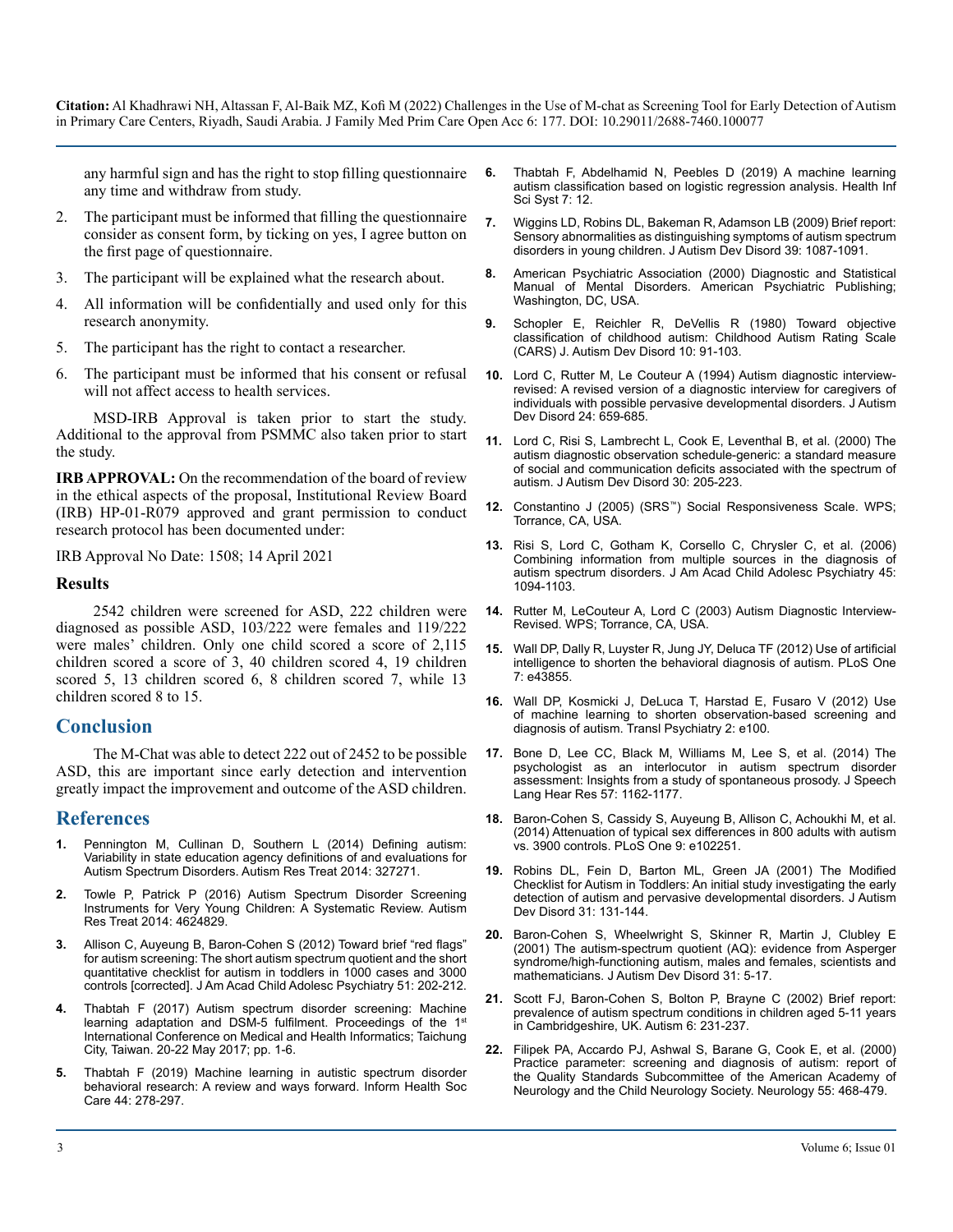- **23.** [Henderson S, Sugden D, Barnett A \(2007\) Movement Assess. Battery](https://link.springer.com/referenceworkentry/10.1007/978-1-4419-1698-3_1922)  [for Children. 2nd Edition. The Psychological Corporation; London, UK.](https://link.springer.com/referenceworkentry/10.1007/978-1-4419-1698-3_1922)
- **24.** [Solomon R, Necheles J, Ferch C, Bruckman D \(2007\) Pilot study of](https://pubmed.ncbi.nlm.nih.gov/17478575/)  [a parent training program for young children with autism: The PLAY](https://pubmed.ncbi.nlm.nih.gov/17478575/)  [Project Home Consultation program. Sage J 11: 205-224.](https://pubmed.ncbi.nlm.nih.gov/17478575/)
- **25.** [Diehl JJ, Schmitt LM, Villano M, Crowell C \(2012\) The clinical use](https://pubmed.ncbi.nlm.nih.gov/22125579/)  [of robots for individuals with Autism Spectrum Disorders: A critical](https://pubmed.ncbi.nlm.nih.gov/22125579/)  [review. Res Autism Spectr Disord 6: 249-262.](https://pubmed.ncbi.nlm.nih.gov/22125579/)
- **26.** [Soleimani F, Khakshour A, Abasi Z, Khayat S, Ghaemi S, et al. \(2014\)](https://ijp.mums.ac.ir/article_3151.html)  [Review of Autism screening tests. Int J Pediatr 2: 319-329.](https://ijp.mums.ac.ir/article_3151.html)
- **27.** [Zwaigenbaum L, Bauman M, Choueiri R, Fein D, Kasari C, et al.](https://pubmed.ncbi.nlm.nih.gov/26430167/)  [\(2015\) Early identification and interventions for autism. Pediatrics 136:](https://pubmed.ncbi.nlm.nih.gov/26430167/)  [814-823.](https://pubmed.ncbi.nlm.nih.gov/26430167/)
- **28.** [Stewart LA, Lee LC \(2017\) Screening for autism spectrum disorder](https://pubmed.ncbi.nlm.nih.gov/28183195/)  [in low- and middle-income countries: A systematic review. Sage J 21:](https://pubmed.ncbi.nlm.nih.gov/28183195/)  [527-539.](https://pubmed.ncbi.nlm.nih.gov/28183195/)
- **29.** [Baron-Cohen S, Allen J, Gillberg C \(1992\) Can autism be detected at](https://pubmed.ncbi.nlm.nih.gov/1483172/)  [18 months? The needle, the haystack, and the CHAT. Br J Psychiatry](https://pubmed.ncbi.nlm.nih.gov/1483172/)  [161: 839-843.](https://pubmed.ncbi.nlm.nih.gov/1483172/)

#### Modified Checklist for Autism in Toddlers, Revised with Follow-Up

 $(M$ -CHAT-R/F)<sup>TM</sup>

Acknowledgement: We thank Joaquin Fuentes, M.D. for his work in developing the flow chart format used in this document.

For more information, please see www.mchatscreen.com<br>or contact Diana Robins at DianaLRobins@qmail.com

© 2009 Diana Robins, Deborah Fein, & Marianne Barton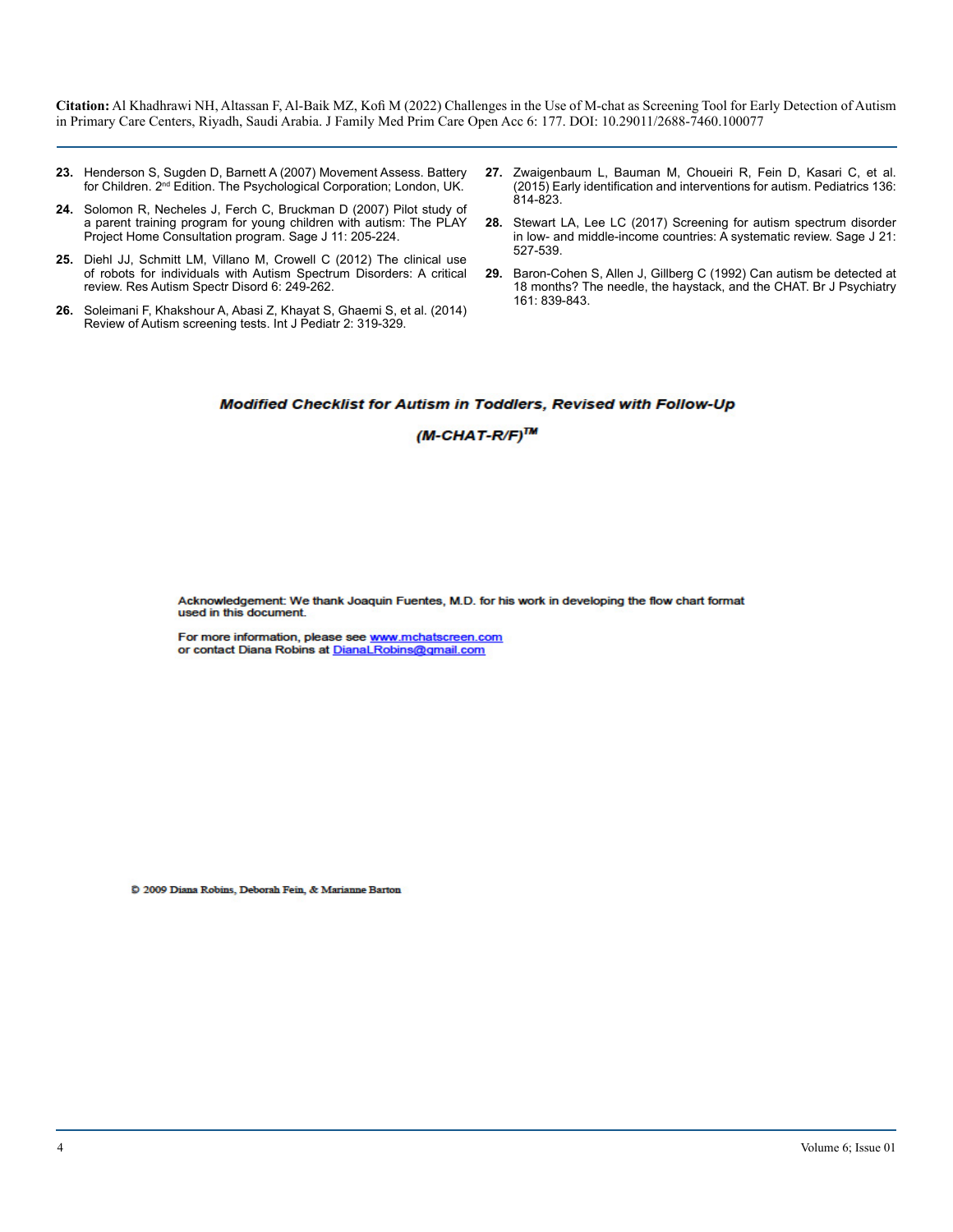#### Permissions for Use of the M-CHAT-R/F™

The Modified Checklist for Autism in Toddlers, Revised with Follow-Up (M-CHAT-R/F; Robins, Fein, & Barton, 2009) is a 2-stage parent-report screening tool to assess risk for Autism Spectrum Disorder (ASD). The M-CHAT-R/F is available for free download for clinical, research, and educational purposes. Download of the M-CHAT-R/F and related material is authorized from www.mchatscreen.com.

The M-CHAT-R/F is a copyrighted instrument, and use of the M-CHAT-R/F must follow these quidelines:

- (1) Reprints/reproductions of the M-CHAT-R must include the copyright at the bottom (@ 2009 Robins, Fein, & Barton). No modifications can be made to items, instructions, or item order without permission from the authors.
- (2) The M-CHAT-R must be used in its entirety. Evidence indicates that any subsets of items do not demonstrate adequate psychometric properties.
- Parties interested in reproducing the M-CHAT-R/F in print (e.g., a book or journal article) or electronically for use by others (e.g., as part of digital medical record or other software packages) must contact Diana Robins to request permission (DianaLRobins@qmail.com).
- (4) If you are part of a medical practice, and you want to incorporate the first stage M-CHAT-R questions into your own practice's electronic medical record (EMR), you are welcome to do so. However, if you ever want to distribute your EMR page outside of your practice, please contact Diana Robins to request a licensing agreement.

#### **Instructions for Use**

The M-CHAT-R can be administered and scored as part of a well-child care visit, and also can be used by specialists or other professionals to assess risk for ASD. The primary goal of the M-CHAT-R is to maximize sensitivity, meaning to detect as many cases of ASD as possible. Therefore, there is a high false positive rate, meaning that not all children who score at risk will be diagnosed with ASD. To address this, we have developed the Follow-Up questions (M-CHAT-R/F). Users should be aware that even with the Follow-Up, a significant number of the children who screen positive on the M-CHAT-R will not be diagnosed with ASD; however, these children are at high risk for other developmental disorders or delays, and therefore, evaluation is warranted for any child who screens positive. The M-CHAT-R can be scored in less than two minutes. Scoring instructions can be downloaded from http://www.mchatscreen.com. Associated documents will be available for download as well.

#### **Scoring Algorithm**

For all items except 2, 5, and 12, the response "NO" indicates ASD risk; for items 2, 5, and 12, "YES" indicates ASD risk. The following algorithm maximizes psychometric properties of the M-CHAT-R:

Total Score is 0-2; if child is younger than 24 months, screen again after second **LOW-RISK**birthday. No further action required unless surveillance indicates risk for ASD.

- MEDIUM-RISK: Total Score is 3-7; Administer the Follow-Up (second stage of M-CHAT-R/F) to get additional information about at-risk responses. If M-CHAT-R/F score remains at 2 or higher, the child has screened positive. Action required: refer child for diagnostic evaluation and eligibility evaluation for early intervention. If score on Follow-Up is 0-1, child has screened negative. No further action required unless surveillance indicates risk for ASD. Child should be rescreened at future well-child visits.
- **HIGH-RISK:** Total Score is 8-20; It is acceptable to bypass the Follow-Up and refer immediately for diagnostic evaluation and eligibility evaluation for early intervention.

© 2009 Diana Robins, Deborah Fein, & Marianne Barton